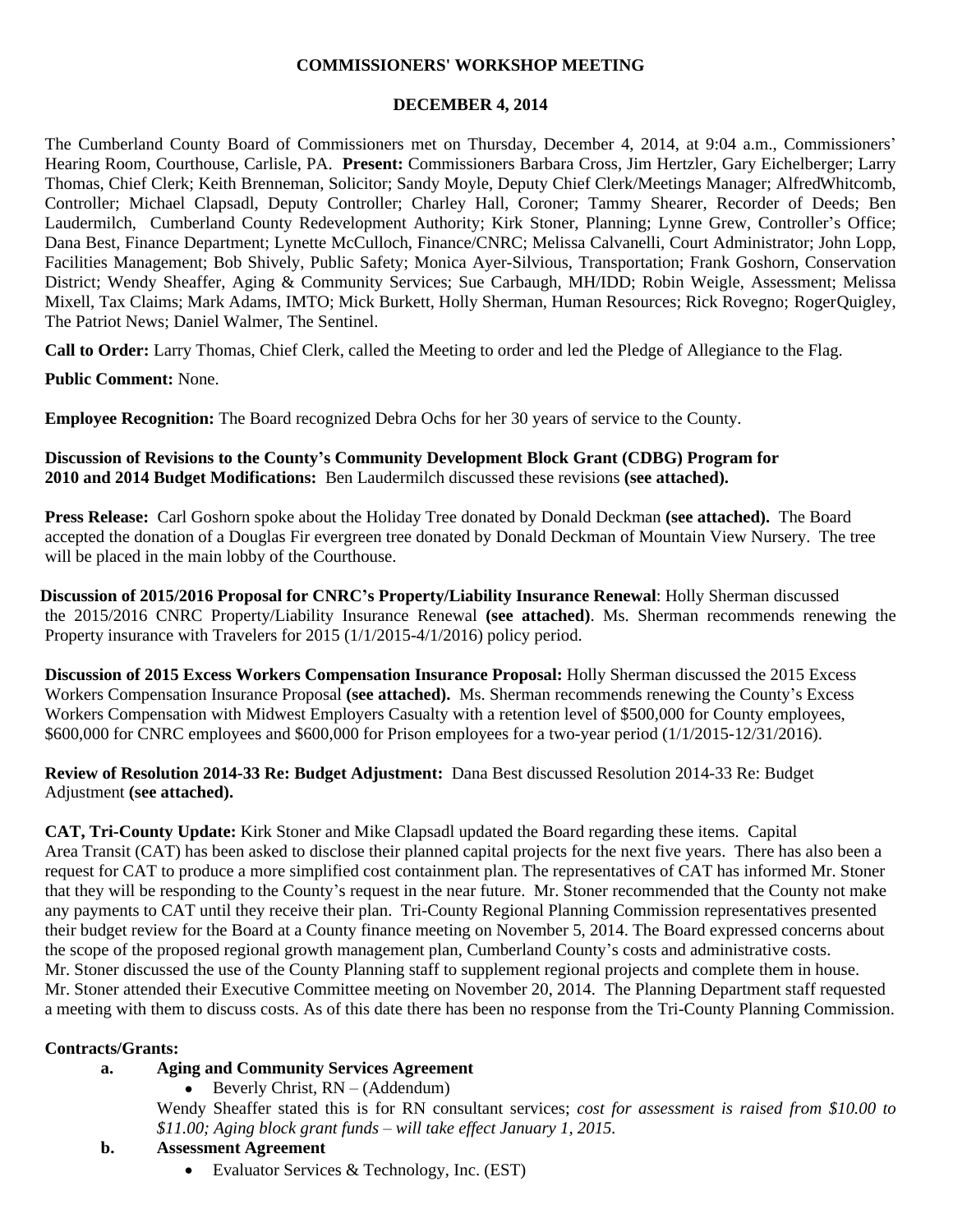Robin Weigle stated this is a renewal contract. EST is the vendor for the software used for the real estate assessment; *the cost is \$40,000; an increase of \$50.00 based on the Consumer Price Index rate each year.*

## **c. Claremont Nursing & Rehab Center Agreements**

• Robin's Nest Aviaries, Inc.

Lynette McCulloch stated this is an agreement for aquarium and aviary services; *there is an increase of six percent for a total cost of \$500.00 a month.*

• Lamar Advertising

This is for the billboard advertising for the Claremont Rehabilitation Unit. The five paper billboards ads begin on December 22, 2014 through January 18, 2015.

#### **d. Coroner Agreement**

• Forensic Pathology Associates (FPA)

Coroner Charley Hall stated if Dr. Ross is not available for services, and there is an emergency situation, this agency will need to be utilized. *A contract is required for this service. Payment will be made only when these services are utilized.*

## **e. Court Administration Agreement**

• Value Payment Systems, LLC

Melissa Calvanelli spoke about this agreement. It allows the courts to accept collections' payments via a credit swipe card. A*ll fees are charged back to the Defendant.*

## **f. Facilities Management Agreements**

• Bortek Industries

John Lopp spoke about this no-cost agreement for replacement of the current soap dispensers. *The cost savings is \$800-\$1,000 a year.* 

• Penn Township

John Lopp spoke about this new ten-year lease agreement. The new agreement is \$11.50 a square foot reduced from \$17.50 under the previous lease agreement. *It is a cost savings of \$16,177 per year. The first five years will be \$11.50 per square foot with no escalation; the following five years the cost per square foot will increase to \$11.84. The total savings by approving a new lease will be \$250,000.* Mr. Lopp wished to thank the Penn Township Supervisors for their work in bringing this new lease to fruition. The Board of Commissioners thanked Mr. Lopp for his cost savings efforts.

## **g. IMTO Agreement**

• LogRhythm, Inc.

Mark Adams spoke about this non-disclosure agreement. *It is for the evaluation of software. There is no cost.*

• Comcast Contracts:

Mark Adams said these contracts are for eleven different locations. All thirty-six month leases or contracts are for internet access.

Aging & Community Service; Coroner; District Attorney Insurance Fraud; DA – Victim Services; MDJ Dougherty – 09-1-03; MDJ Day – 09-3-03; MDJ Beckley – 09-1-02; MDJ Fegley – 09-2-01; MDJ Silcox – 09-3-04; MDJ Martin – 09-3-05; MDJ Adams – 09-3-01

*The savings is \$15.00 a month per location; \$6,000 savings over a three-year period.*

Mark Adams will investigate the rates of Verizon Fios to compare these Comcast rates.

## **h. MH/IDD Agreements**

- FY 2014-2015 Early Intervention Agreements
- Early Intervention Specialists Inc.
- Sovia Therapy LLC
- TMB Developmental Therapy & Infant Massage, Inc.

Sue Carbaugh spoke about these three EI amendments for FY 2014-2015. They are for Early Intervention Specialists. *State funded.*

- International Corporate Training & Marketing LLC *A new contract for interpretation services.*
- FY 2014-2015 Intellectual and Developmental Disabilities
- Riverside Associates, PC an Amendment *State funded.*
- FY 2014-2015 Mental Health Erie County Business associate agreement because they are an administrator of a Grant that mental health is receiving. *It is for HIPPA purposes.*
- Administrative Entity Operating Agreement (Amendment) The Office of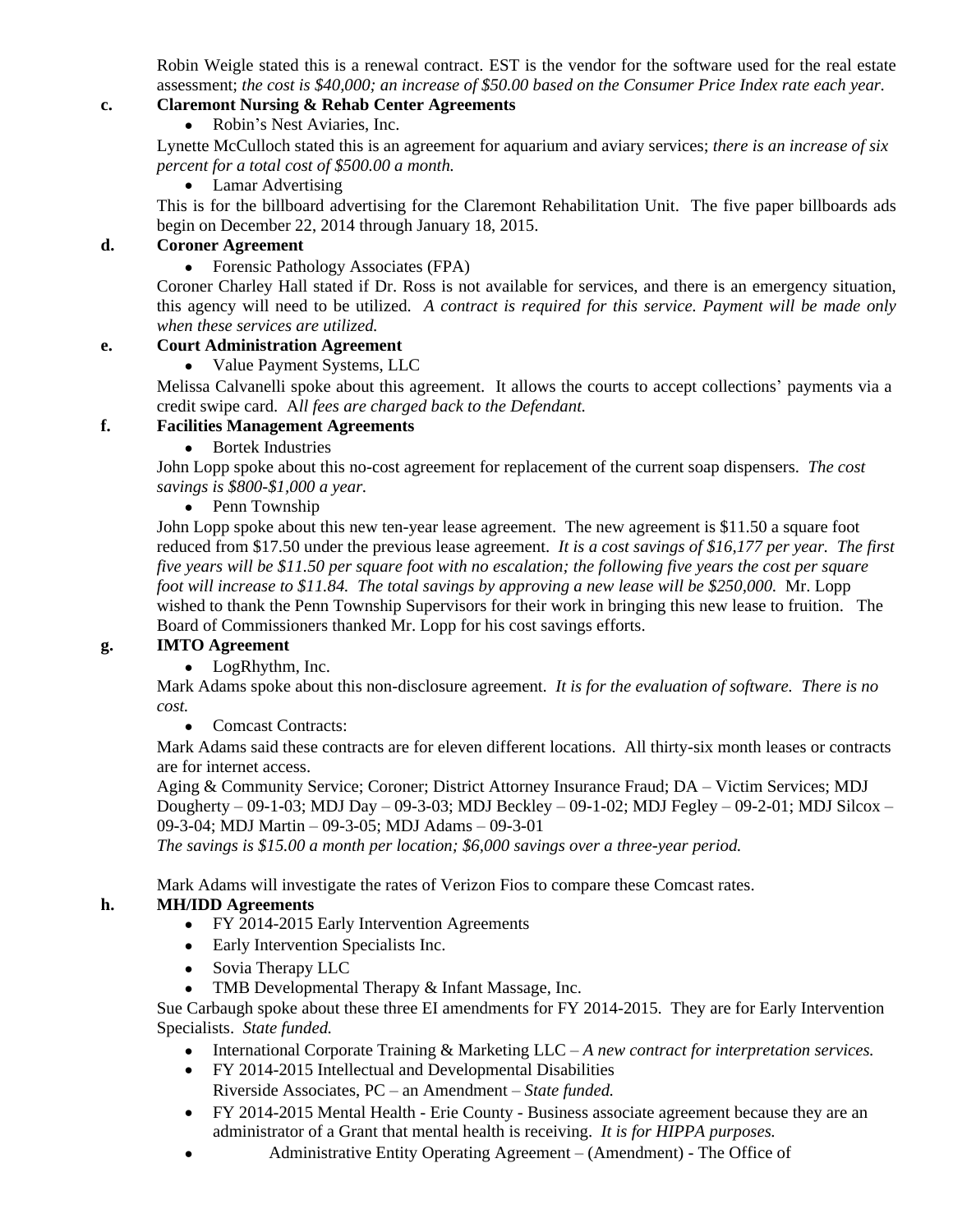Developmental Programs at the State carries out administrative functions. There was a change in the business process with the Office of Rehabilitation.

## **i Prison Agreement**

Abel Fence

Earl Reitz stated this agreement provides the inspection and maintenance of the Prison's vehicles. *The cost is \$1,940 per year, a slight increase.*

# **j Public Safety Agreement**

• LR Kimball

Bob Shively spoke about this annual renewal. *It is not to exceed \$6,500 per year.* 

# **k. Transportation Agreements**

Alternatives in Community Treatment, Inc. (ACT)

Monica Ayer-Silvious spoke about this agreement. *It allows the Transportation Department to take clients from their residents to their ACT appointments.*

Pennsylvania Public Transportation Association

Agreement between PPTA for a software data base for Transportation's use. It will belong to DPW because they will reimburse Transportation through their Grant – *cost will not exceed \$70,000.*

• Medical Assistance Transportation Program Allocation

This is the 2013-2014 final bill for \$423,157.00 which has decreased from last year because the mileage reimbursement was \$.03 and it is now \$.12.

## **Discussion of Capital Project Requests:**

- **a.** IMTO Requesting Replacement of the County's Core Switches in the New Courthouse Mark Adams spoke about the request. There is a need to replace the old core switches **(see attached).** *The cost is \$24,798.00 and these need to be completed at the same time.*
- **b.** IMTO Requesting Updated Versions of SQL Licenses Mark Adams spoke about this request. It is for licensing upgrade to 2014 Microsoft SQL **(see attached).** *The cost is\$18,574.00.*

## **Prison Bid Projects:**

• Request to Authorize Advertising for Inmate Commissary Services at the Cumberland County Prison

Earl Reitz spoke about the inmate commissary contract with Swanson/Trinity Services Group which will soon expire. He is requesting an authorization to bid for these services **(see attached).**

 Request to Authorize Advertising for Transportation Services for Work Release Inmates at the Cumberland County Prison

Mr. Reitz stated the Work Release Transportation Services vendor is Easton Coach Company. This agreement will soon expire. He is requesting authorization to bid for these services for a three-year contract **(see attached).**

**Discussion of Cumberland County's Notification to Terminate Agreement with Infocon Corporation.** Melissa Mixell discussed this agreement. It is no longer needed so she is requesting the termination of this agreement

**(see attached).**

## **Commissioners' Liaison Reports:**

## **Commissioner Cross:**

- Drug & Alcohol will have their annual holiday dinner this evening. She will be recommending a nomination for the Perry-Cumberland Drug & Alcohol Commission at the Board of Commissioners' Meeting on December 8, 2014.
- Cumberland County Commission for Women: She will be recommending reappointments at the Board of Commissioners' Meeting on December 8, 2014.

## **Commissioner Hertzler:**

- The CCAP Conference was held on November 23-25, 2014. He attended the Board of Director's meeting. He will serve as the Chair for the Assessment and Taxation Committee. He spoke about the fixed fee system that supports the 911 Public Safety Emergency Response System. He also spoke about making the hotel tax more uniform with respect to its rates and application.
- On December 2, 2014 he attended a CAT connection meeting. Two public outreach sessions have been scheduled. The next meeting is December 11, 2014, 5:30 p.m., East Pennsboro Community Center. Discussion item: CAT's proposal to provide input regarding a new service on the West Shore.